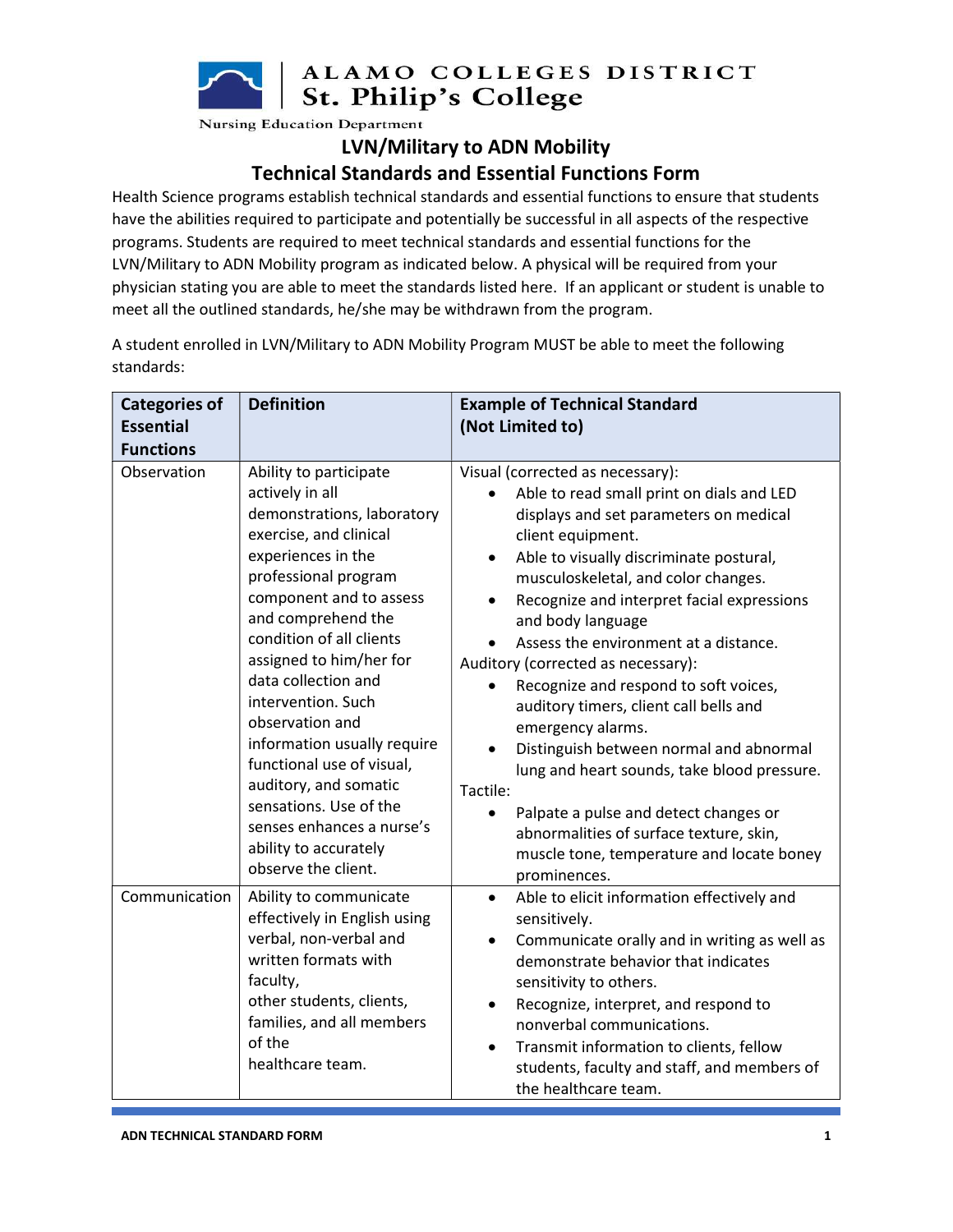ALAMO COLLEGES DISTRICT<br>St. Philip's College

**Nursing Education Department** 

# LVN/Military to ADN Mobility

### Technical Standards and Essential Functions Form

|              | Nurses are required to<br>function in highly<br>compassionate areas where<br>integrity, interpersonal<br>skills and concern for<br>others are all desirable<br>personal qualities.       | Receive, write, and interpret written<br>communication in both academic and clinical<br>settings.<br>Demonstrate active listening skills<br>٠<br>Use and comprehend standard professional<br>$\bullet$<br>nursing and medical terminology when using<br>and/or documenting a client's print or<br>electronic health record.                                                                                                                                                                                                                                                                                                                                                                                                                                                                                                                                                                                                  |
|--------------|------------------------------------------------------------------------------------------------------------------------------------------------------------------------------------------|------------------------------------------------------------------------------------------------------------------------------------------------------------------------------------------------------------------------------------------------------------------------------------------------------------------------------------------------------------------------------------------------------------------------------------------------------------------------------------------------------------------------------------------------------------------------------------------------------------------------------------------------------------------------------------------------------------------------------------------------------------------------------------------------------------------------------------------------------------------------------------------------------------------------------|
| Motor        | Sufficient motor ability to<br>execute the movement and<br>skills required for safe and<br>effective care and<br>emergency<br>treatment. Coordination is<br>necessary for client safety. | Demonstrate adequate coordination,<br>$\bullet$<br>balance, speed, and agility to assist and<br>safely guard clients who are walking,<br>exercising, or performing other activities.<br>Safely lift, transfer, move, adjust, and<br>٠<br>position clients or equipment using correct<br>body mechanics.<br>Demonstrate physical health necessary to<br>$\bullet$<br>perform strenuous activities related to client<br>care, which includes moving and lifting.<br>(Must be able to lift and/or move a minimum<br>of 50 pounds).<br>Perform psychomotor movements that<br>$\bullet$<br>require coordination of gross and fine<br>muscle movements and equilibrium.<br>Able to provide emergency treatment to<br>$\bullet$<br>clients.<br>Stand or sit for a prolonged period of time.<br>٠<br>Possess finger and manual dexterity<br>$\bullet$<br>necessary to manipulate equipment and to<br>perform client care procedures. |
| Intellectual | Ability to collect, interpret<br>and integrate information<br>and make sound decisions.                                                                                                  | Read and comprehend relevant information<br>$\bullet$<br>in textbooks, medical records, and<br>professional literature.<br>Integrate, retain, and synthesize information<br>to effectively problem solve.<br>Demonstrate adequate decision-making and<br>٠<br>critical thinking skills.<br>Utilize intellectual abilities, exercise good<br>٠<br>judgment and complete tasks, within<br>required time limits.<br>Apply knowledge to new situations and to<br>problem solving scenarios.<br>Utilize effective teaching, learning and test<br>$\bullet$<br>taking strategies.                                                                                                                                                                                                                                                                                                                                                  |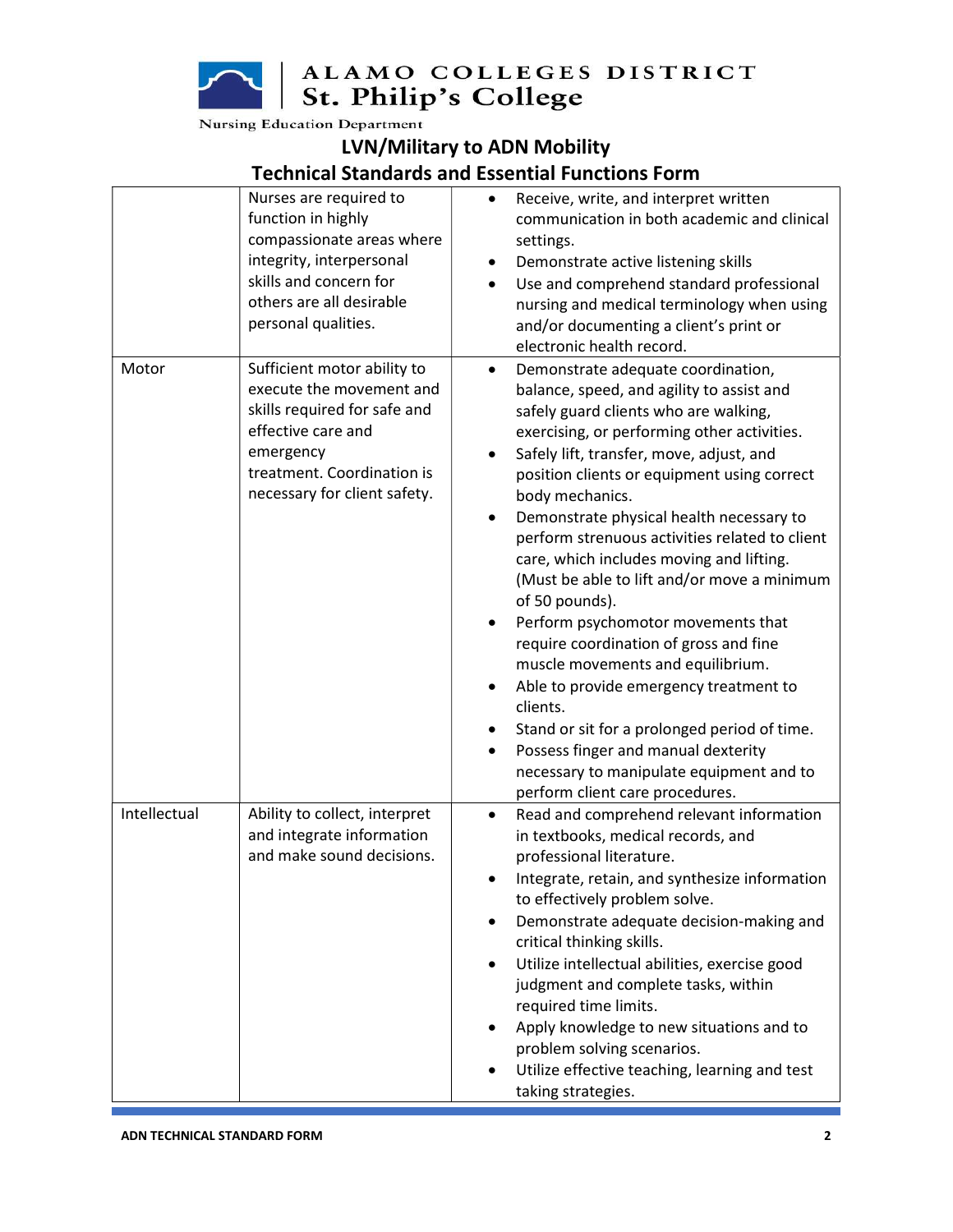ALAMO COLLEGES DISTRICT<br>St. Philip's College

**Nursing Education Department** 

### LVN/Military to ADN Mobility Technical Standards and Essential Functions Form

| Behavioral and    | Possess the emotional                                                                                                             | Manage heavy academic schedules and<br>$\bullet$            |
|-------------------|-----------------------------------------------------------------------------------------------------------------------------------|-------------------------------------------------------------|
| Social            | health and stability                                                                                                              | deadlines.                                                  |
| <b>Attributes</b> | necessary to exercise good                                                                                                        | Demonstrate exceptional organizational<br>$\bullet$         |
|                   | judgment and develop                                                                                                              | skills.                                                     |
|                   | professional relationships                                                                                                        | Provide nursing care to clients with all types<br>$\bullet$ |
|                   | with clients, clients, and                                                                                                        | of health problems, including communicable                  |
|                   | other members of the                                                                                                              | diseases such as tuberculosis, HIV/AIDS and                 |
|                   | health care team. Possess                                                                                                         | COVID 19.                                                   |
|                   | effective time management                                                                                                         | Demonstrate stable emotional health and                     |
|                   | skills, flexibility,                                                                                                              | intellectual activities required to exercise                |
|                   | compassion, integrity, and                                                                                                        | sound judgement.                                            |
|                   | concern for others.                                                                                                               | Perform in fast paced clinical situations.<br>$\bullet$     |
|                   |                                                                                                                                   | Display flexibility.<br>$\bullet$                           |
|                   | Demonstrate a strong work                                                                                                         | Display professionalism in the clinical, lab<br>$\bullet$   |
|                   | ethic. The applicant must                                                                                                         | and classroom setting with clients, fellow                  |
|                   | be flexible and able to                                                                                                           | students, faculty and staff, and members of                 |
|                   | adapt to change and stress.                                                                                                       | the healthcare team.                                        |
|                   | Demonstrate good<br>professional character as<br>described in Texas Board of<br>Nursing RULE §213.27<br>through their program and | Sustain professional activities for protracted<br>$\bullet$ |
|                   |                                                                                                                                   | periods under conditions of physical and                    |
|                   |                                                                                                                                   | emotional stress.                                           |
|                   |                                                                                                                                   | Demonstrate emotional health required for<br>$\bullet$      |
|                   |                                                                                                                                   | full utilization of intellectual abilities and              |
|                   | career                                                                                                                            | exercise of good judgment.                                  |
|                   |                                                                                                                                   | Demonstrate integrity, concern for others,<br>$\bullet$     |
|                   |                                                                                                                                   | interpersonal skills, interest, and motivation.             |
|                   |                                                                                                                                   | Accepts responsibility and accountability for<br>$\bullet$  |
|                   |                                                                                                                                   | one's own actions.                                          |
|                   |                                                                                                                                   | Develop mature, sensitive, and effective<br>$\bullet$       |
|                   |                                                                                                                                   | relationships with clients and others.                      |
|                   |                                                                                                                                   | Comply with the ethical standards of the<br>$\bullet$       |
|                   |                                                                                                                                   | Texas Board of Nursing.                                     |
|                   |                                                                                                                                   | Acknowledge and respect individual values<br>$\bullet$      |
|                   |                                                                                                                                   | and opinions.                                               |
|                   |                                                                                                                                   | Adhere to HIPAA rules and guidelines<br>$\bullet$           |
|                   |                                                                                                                                   | established by the clinical facilities, the ADN             |
|                   |                                                                                                                                   | program, and the Texas Board of Nursing.                    |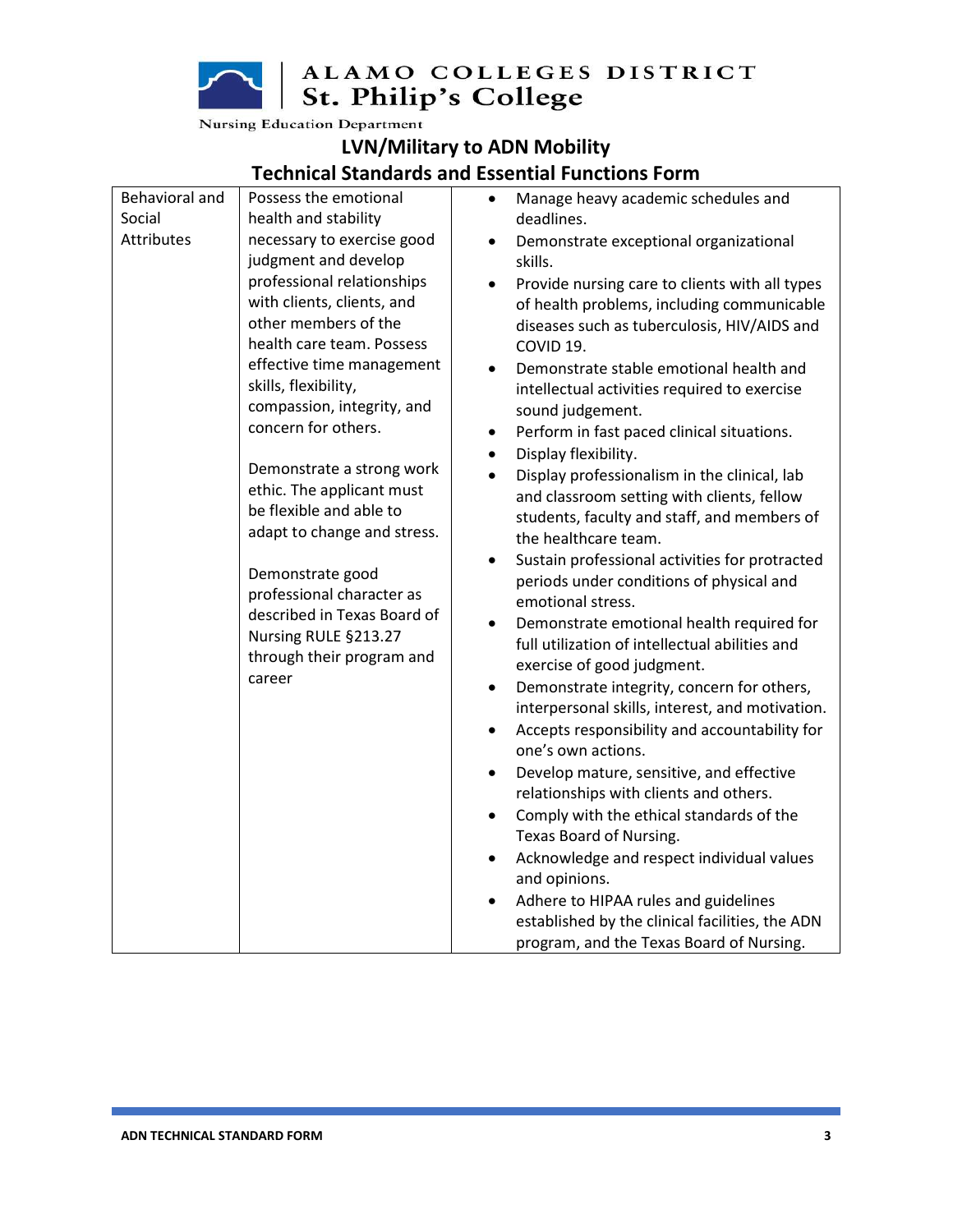

# LVN/Military to ADN Mobility Technical Standards and Essential Functions Form

Qualified applicants with disabilities are encouraged to apply to the program. It is the responsibility of the student to contact the Office of Disability Services (DS) if they feel they cannot meet one or more of the technical standards listed. Students can obtain complete information from the DS website at: https://www.alamo.edu/spc/disability-services/.

Certain minimum physical abilities and characteristics are required in health sciences professions. Are you able to meet the minimum technical skills standards for the LVN to RN Mobility Program to which you are applying?

The Second Second Second Second Second Second Second Second Second Second Second Second Second Second Second S

Please Note: Mandatory criminal background check and drug screening will be required prior to admission.

#### References:

Texas Board of Nursing. (2007). Texas administrative code: Standards of nursing practice. https://www.bon.texas.gov/rr\_current/217-11.asp.

The Joint Commission. (2021). Nurses Role in Patient Safety. Retrieved from https://www.jointcommission.org/resources/for-nurses/.